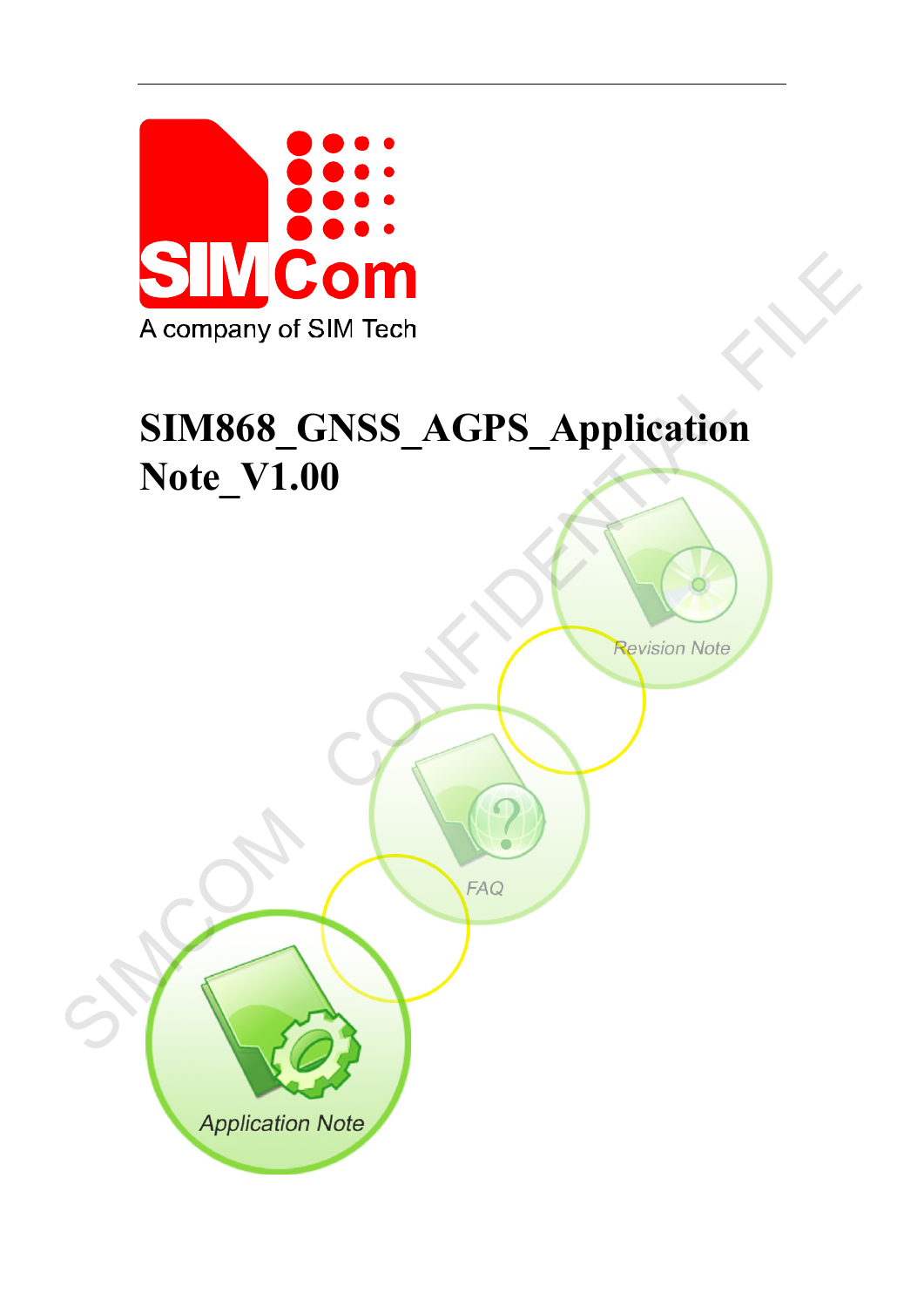

| SIM868 GNSS AGPS Application Note<br><b>Document Title:</b> |                                         |  |
|-------------------------------------------------------------|-----------------------------------------|--|
| <b>Version:</b>                                             | 1.00                                    |  |
| Date:                                                       | 2017-01-03                              |  |
| <b>Status:</b>                                              | Released                                |  |
| <b>Document Control ID:</b>                                 | SIM868 GNSS AGPS Application Note V1.00 |  |

### **General Notes**

SIMCom offers this information as a service to its customers, to support application and engineering efforts that use the products designed by SIMCom. The information provided is based upon requirements specifically provided to SIMCom by the customers. SIMCom has not undertaken any independent search for additional relevant information, including any information that may be in the customer's possession. Furthermore, system validation of this product designed by SIMCom within a larger electronic system remains the responsibility of the customer or the customer's system integrator. All specifications supplied herein are subject to change. Status:<br> **Broadbash Control ID:** ESIME6N GNESS AGPS Application Note V1.00<br>
Concured Notes<br>
SIMCom offses this information as a service to its enstonmers, to support application and engineering<br>
sifests that use the produc

### **Copyright**

This document contains proprietary technical information which is the property of SIMCom Limited., copying of this document and giving it to others and the using or communication of the contents thereof, are forbidden without express authority. Offenders are liable to the payment of damages. All rights reserved in the event of grant of a patent or the registration of a utility model or design. All specification supplied herein are subject to change without notice at any time.

*Copyright © Shanghai SIMCom Wireless Solutions Ltd. 2017*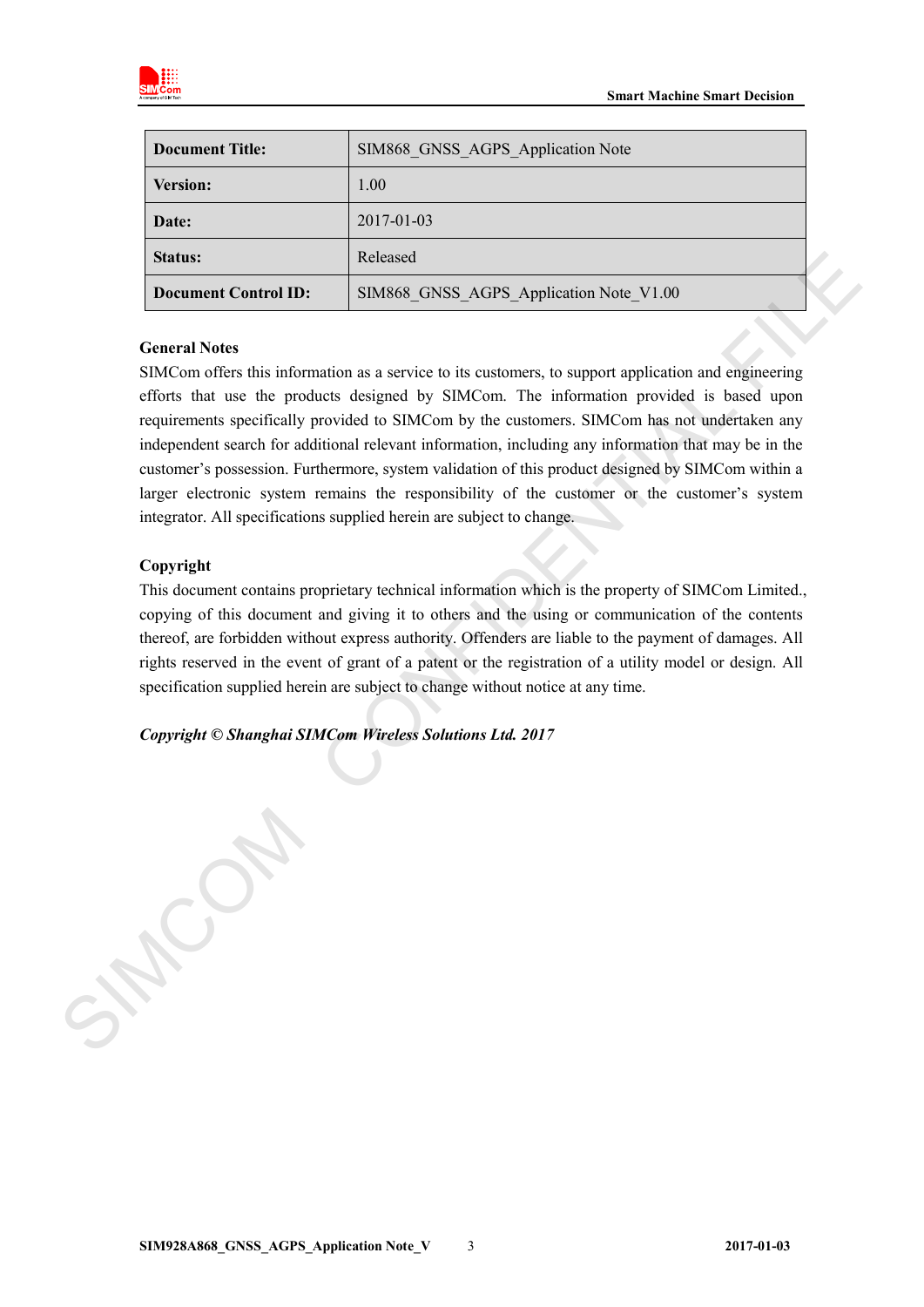

# **Contents**

| 2.1          |  |
|--------------|--|
| 2.2          |  |
| 2.3          |  |
|              |  |
| 3.1          |  |
| 3.2          |  |
| 3.3          |  |
|              |  |
|              |  |
| <sub>R</sub> |  |
|              |  |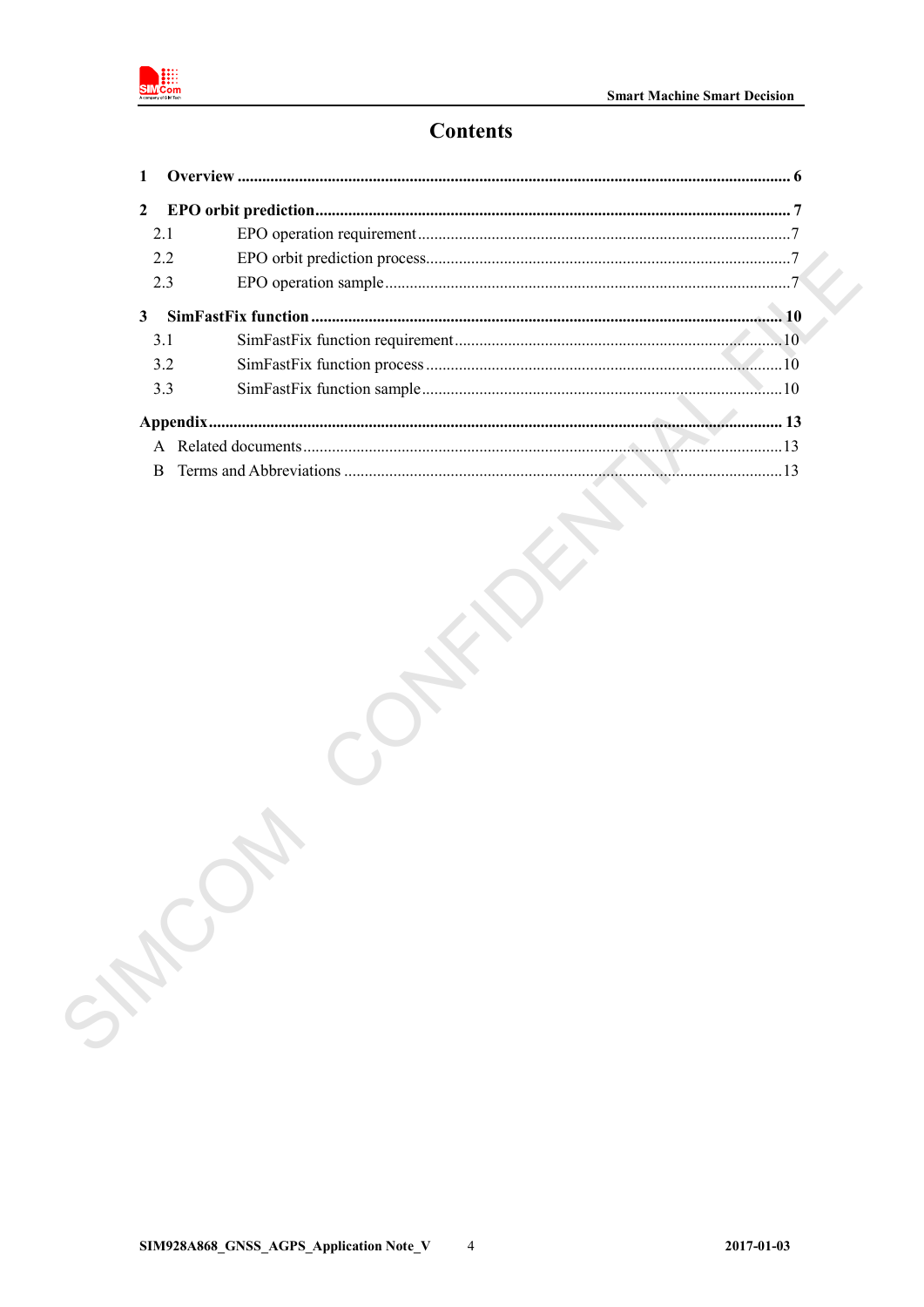

# **Version history**

| Date                  | <b>Version</b> | Description of change | <b>Author</b> |
|-----------------------|----------------|-----------------------|---------------|
| $2017 - 01 - 03$ 1.00 |                | New version           | Xiping.li     |

# **Scope**

This document is a reference for SIM868 GSM+GPS+GLONASS module which is based on MTK platform. Scope<br>
This document is a reference for SIMS6S GSM -GFS GLONASS mediate which is based on MTR<br>
This document does not provide information about NMFA\_0183 probesn!<br>
This document does not provide information about NMFA\_0183

This document does not provide information about NMEA\_0183 protocol.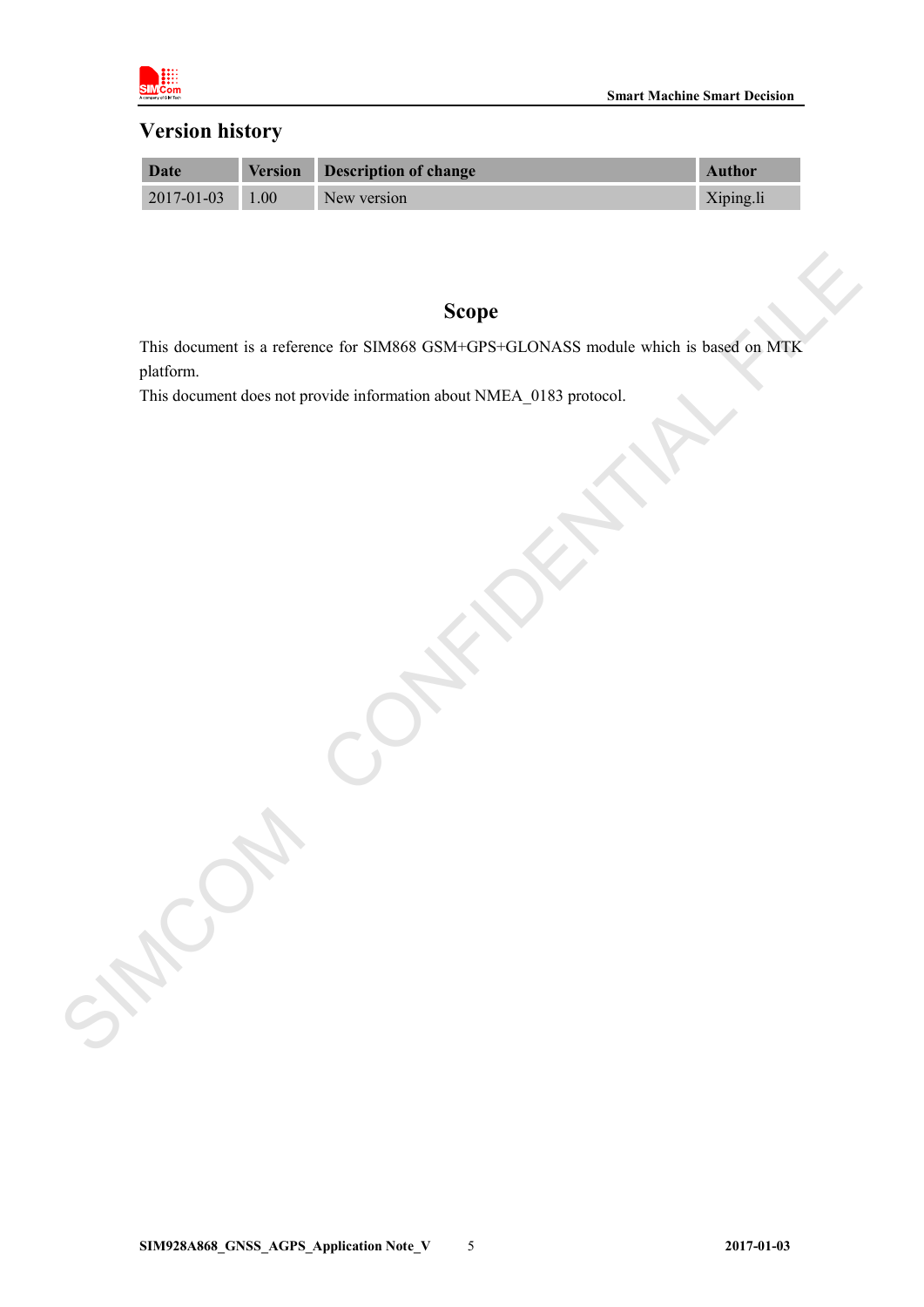

# <span id="page-4-0"></span>**1 OVERVIEW**

SIM868 supports 3 kinds of fixing technologies,

- 1) GNSS EASY self-generated orbit prediction, off-line mode.
- 2) GNSS EPO orbit prediction, TTFF could be 10s minimum in open sky.
- 3) SimFastFix function, TTFF could be 5s minimum in open sky.

### *Notice:*

- *1) EASY technology is enabled in GNSS standard alone mode by default; first cold start will not help, after warm start, TTFF will be reduced to 15s around. EASY technology only takes 3 days ephemeris data from now on.*
- *2) EPO and SimFastFix technologies require GPS UART interface to be connected to GSM UART2 interface as below. These two technologies will take effect immediately after cold start.*

| SimFastFix function, TTFF could be 5s minimum in open sky.<br>3)<br>Notice:<br>EASY technology is enabled in GNSS standard alone mode by default; first cold start will not help, after warm<br>$\boldsymbol{\eta}$<br>start, TTFF will be reduced to 15s around. EASY technology only takes 3 days ephemeris data from now on.<br>EPO and SimFastFix technologies require GPS UART interface to be connected to GSM UART2 interface as<br>2)<br>below. These two technologies will take effect immediately after cold start.<br>UART2_TX<br>GPS_RXD<br><b>GSM</b><br><b>GNSS</b><br>UART2_RX<br>GPS_TXD<br><b>SIM868</b> | 2) | GNSS EPO orbit prediction, TTFF could be 10s minimum in open sky. |
|---------------------------------------------------------------------------------------------------------------------------------------------------------------------------------------------------------------------------------------------------------------------------------------------------------------------------------------------------------------------------------------------------------------------------------------------------------------------------------------------------------------------------------------------------------------------------------------------------------------------------|----|-------------------------------------------------------------------|
|                                                                                                                                                                                                                                                                                                                                                                                                                                                                                                                                                                                                                           |    |                                                                   |
|                                                                                                                                                                                                                                                                                                                                                                                                                                                                                                                                                                                                                           |    |                                                                   |
|                                                                                                                                                                                                                                                                                                                                                                                                                                                                                                                                                                                                                           |    |                                                                   |
|                                                                                                                                                                                                                                                                                                                                                                                                                                                                                                                                                                                                                           |    |                                                                   |
|                                                                                                                                                                                                                                                                                                                                                                                                                                                                                                                                                                                                                           |    |                                                                   |
|                                                                                                                                                                                                                                                                                                                                                                                                                                                                                                                                                                                                                           |    |                                                                   |
|                                                                                                                                                                                                                                                                                                                                                                                                                                                                                                                                                                                                                           |    |                                                                   |
|                                                                                                                                                                                                                                                                                                                                                                                                                                                                                                                                                                                                                           |    |                                                                   |
|                                                                                                                                                                                                                                                                                                                                                                                                                                                                                                                                                                                                                           |    |                                                                   |
|                                                                                                                                                                                                                                                                                                                                                                                                                                                                                                                                                                                                                           |    |                                                                   |
|                                                                                                                                                                                                                                                                                                                                                                                                                                                                                                                                                                                                                           |    |                                                                   |
|                                                                                                                                                                                                                                                                                                                                                                                                                                                                                                                                                                                                                           |    |                                                                   |
|                                                                                                                                                                                                                                                                                                                                                                                                                                                                                                                                                                                                                           |    |                                                                   |
|                                                                                                                                                                                                                                                                                                                                                                                                                                                                                                                                                                                                                           |    |                                                                   |
|                                                                                                                                                                                                                                                                                                                                                                                                                                                                                                                                                                                                                           |    |                                                                   |
|                                                                                                                                                                                                                                                                                                                                                                                                                                                                                                                                                                                                                           |    |                                                                   |
|                                                                                                                                                                                                                                                                                                                                                                                                                                                                                                                                                                                                                           |    |                                                                   |
|                                                                                                                                                                                                                                                                                                                                                                                                                                                                                                                                                                                                                           |    |                                                                   |
|                                                                                                                                                                                                                                                                                                                                                                                                                                                                                                                                                                                                                           |    |                                                                   |
|                                                                                                                                                                                                                                                                                                                                                                                                                                                                                                                                                                                                                           |    |                                                                   |
|                                                                                                                                                                                                                                                                                                                                                                                                                                                                                                                                                                                                                           |    |                                                                   |
|                                                                                                                                                                                                                                                                                                                                                                                                                                                                                                                                                                                                                           |    |                                                                   |
|                                                                                                                                                                                                                                                                                                                                                                                                                                                                                                                                                                                                                           |    |                                                                   |
|                                                                                                                                                                                                                                                                                                                                                                                                                                                                                                                                                                                                                           |    |                                                                   |
|                                                                                                                                                                                                                                                                                                                                                                                                                                                                                                                                                                                                                           |    |                                                                   |
|                                                                                                                                                                                                                                                                                                                                                                                                                                                                                                                                                                                                                           |    |                                                                   |
|                                                                                                                                                                                                                                                                                                                                                                                                                                                                                                                                                                                                                           |    |                                                                   |
|                                                                                                                                                                                                                                                                                                                                                                                                                                                                                                                                                                                                                           |    |                                                                   |
|                                                                                                                                                                                                                                                                                                                                                                                                                                                                                                                                                                                                                           |    |                                                                   |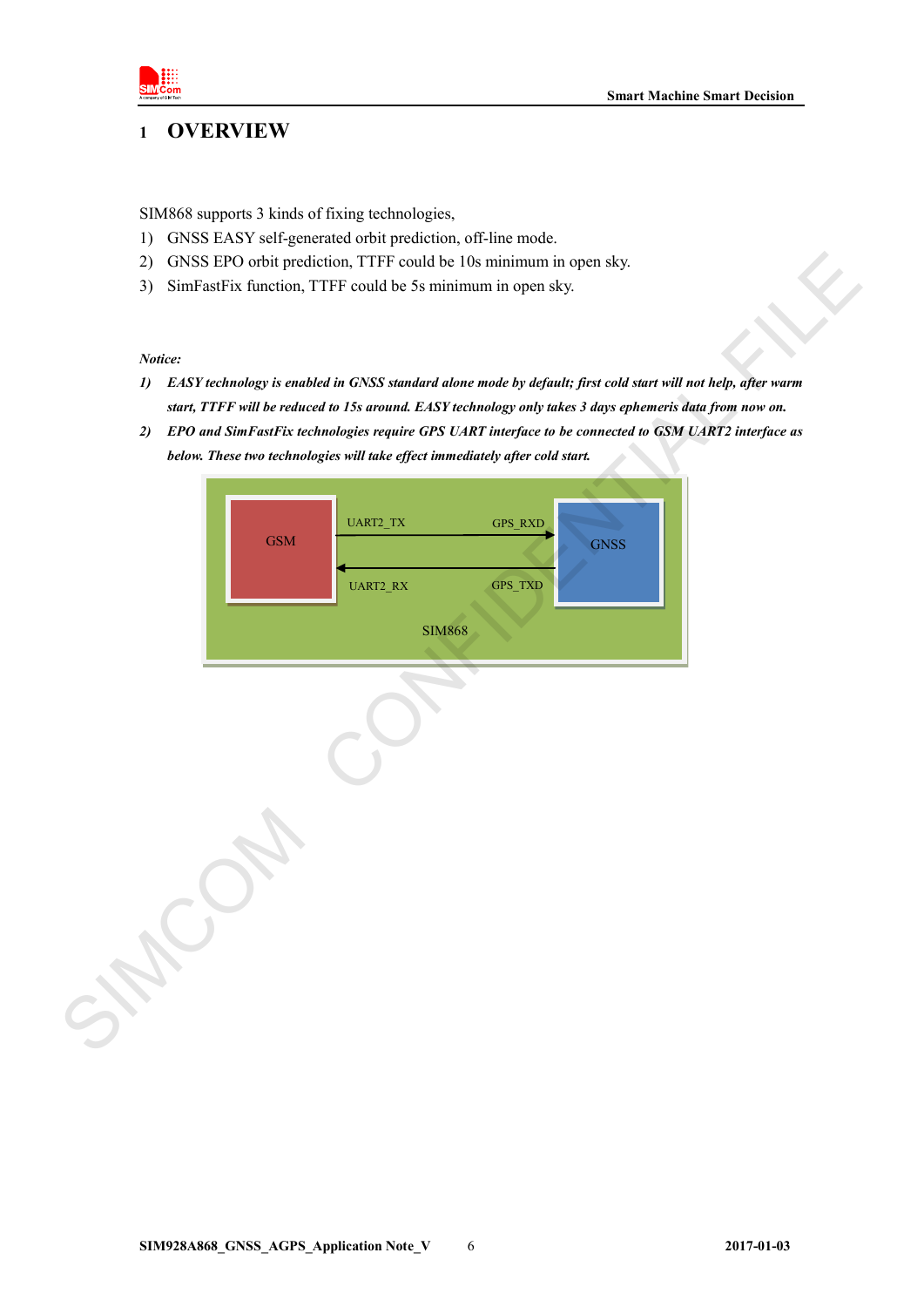

# <span id="page-5-0"></span>**2 EPO ORBIT PREDICTION**

# <span id="page-5-1"></span>**2.1 EPO operation requirement**

- 1)UTC time is important before EPO data operation, because module will validate EPO data expiration date based on RTC time. You can get real time clock by following ways.
	- a) Network time from cell tower by AT command AT+CLTS=1/AT&W. Next reboot module will get real time clock from network operator if it is supported, and update it to local RTC time which could be shown by command "AT+CCLK? ".
	- b) Network time from NTP server. This will require GPRS service available. And enable SAPBR protocol for NTP function; please refer to document "SIM800 Series NTP Application Note.pdf".
- 2)EPO file from server. SIMCom provide FTP server for EPO file update regularly. Also, user can get MTK EPO file from different FTP or HTTP server. SIMCom FTP server provides EPO files for different days, and updates it every single day. 1) U.L.C times in important better EPO data operation, because module will cultulate EPO data<br>
expiration date based on RIC time. Not our get real time clock by following ways.<br>
a) Network time from cell tower by AT comma

FTP server address is:  $\frac{f_{\text{tp}}}{116.247.119.165}$ , username is "customer" and password is "111111".

# <span id="page-5-2"></span>**2.2 EPO orbit prediction process**

- 1) Make sure module attach GPRS service;
- 2) Synchronize network UTC time;
- 3) Get EPO file from SIMCom ftp server and save it to module file system;
- 4) Enable GNSS and pass EPO file to GNSS engine;
- 5) Read GNSS fixing location from GNSS engine.

*Notice:*

*EPO file should be re-installed after GNSS cold start.*

## <span id="page-5-3"></span>**2.3 EPO operation sample**

In the "Grammar" columns of following tables, input of AT commands are in black, module return values are in blue.

| Grammar                             | <b>Description</b>    |
|-------------------------------------|-----------------------|
| AT+SAPBR=3,1,"CONTYPE","GPRS"<br>OK | Set bearer parameter  |
|                                     |                       |
| AT+SAPBR=3,1,"APN","3GNET"<br>OK    | Set bearer context    |
| $AT+SAPBR=1,1$                      | Active bearer context |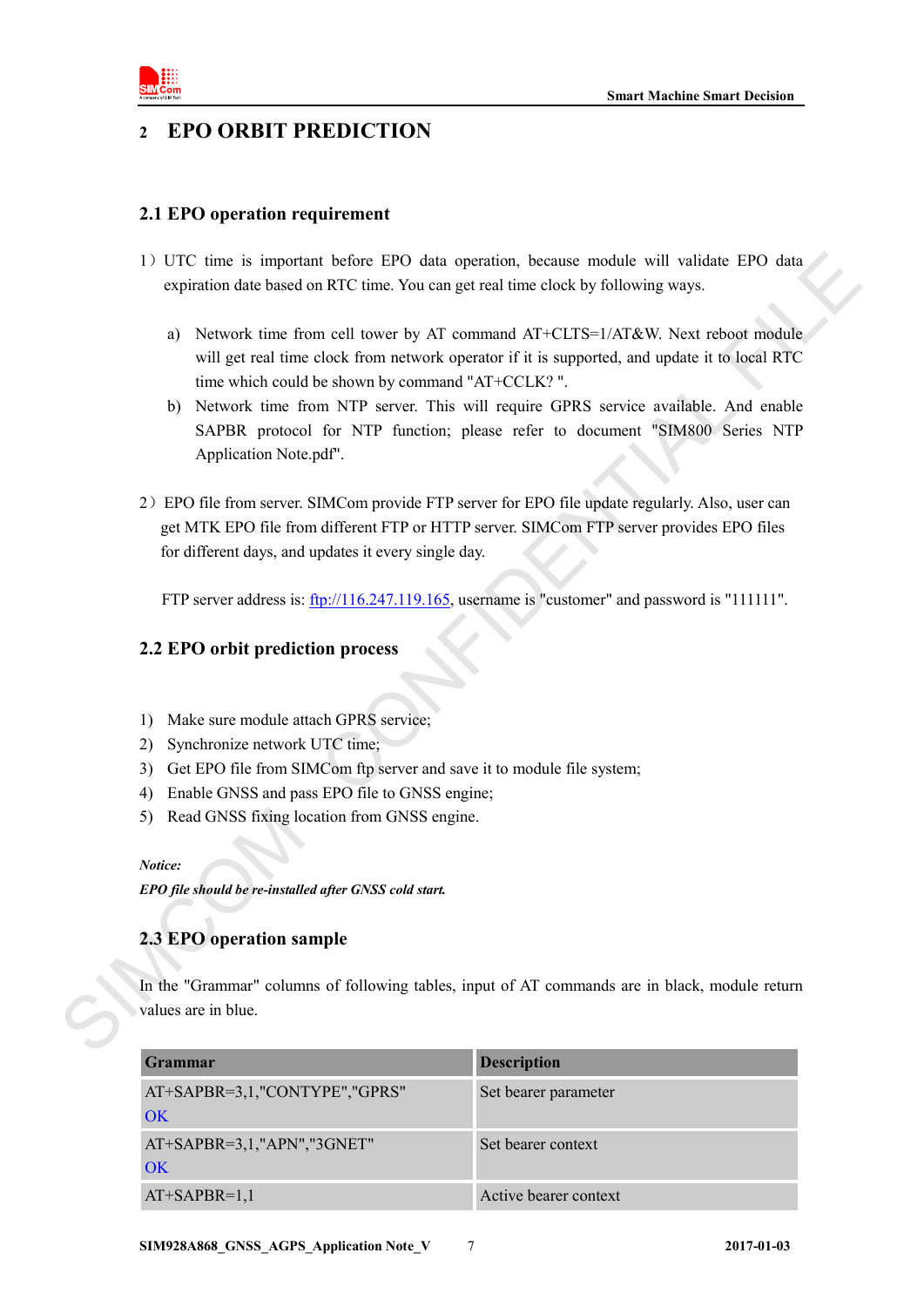| <b>Smart Machine Smart Decision</b> |
|-------------------------------------|
|                                     |

| <b>OK</b>                       |                                         |
|---------------------------------|-----------------------------------------|
| AT+SAPBR=2,1                    | Read bearer parameter                   |
| +SAPBR: 1,1,"10.73.119.61"      |                                         |
| <b>OK</b>                       |                                         |
| AT+CNTPCID=1                    | Set GPRS Bearer Profile's ID            |
| <b>OK</b>                       |                                         |
| AT+CNTP?                        | Read NTP server and time zone parameter |
| $+$ CNTP: 202.120.2.101.0       |                                         |
| <b>OK</b>                       |                                         |
| AT+CNTP                         | Synchronize Network Time to local       |
| <b>OK</b>                       |                                         |
| $+CNTP:1$                       |                                         |
| AT+CCLK?                        | Read local time                         |
| +CCLK: " $16/12/15.11:02:32+0"$ |                                         |
|                                 |                                         |
| <b>OK</b>                       |                                         |
| AT+FTPSERV="116.247.119.165"    | Set FTP server address                  |
| <b>OK</b>                       |                                         |
| AT+FTPUN="customer"             | Set FTP user name                       |
| <b>OK</b>                       |                                         |
| AT+FTPPW="111111"               | Set FTP password                        |
| <b>OK</b>                       |                                         |
| AT+FTPGETNAME="MTK3.EPO"        | Set download file name                  |
| <b>OK</b>                       |                                         |
| AT+FTPGETPATH="/"               | Set Download file path                  |
| OK                              |                                         |
| AT+FTPEXTGET=1                  | Download data to local buffer           |
| <b>OK</b>                       |                                         |
|                                 |                                         |
| +FTPEXTGET: 1,0                 |                                         |
| AT+FTPEXTGET=4,"epo"            | save data to local disk as EPO file     |
| +FTPEXTGET: 2,27648             |                                         |
| <b>OK</b>                       |                                         |
|                                 |                                         |
| AT+FSLS=C:\User\                | List Directories/Files                  |
| Epo                             |                                         |
| <b>OK</b>                       |                                         |
| AT+CGNSCHK=3,1                  | Check EPO file size and validation      |
| +CGNSCHK: 3,1,27648,61          |                                         |
|                                 |                                         |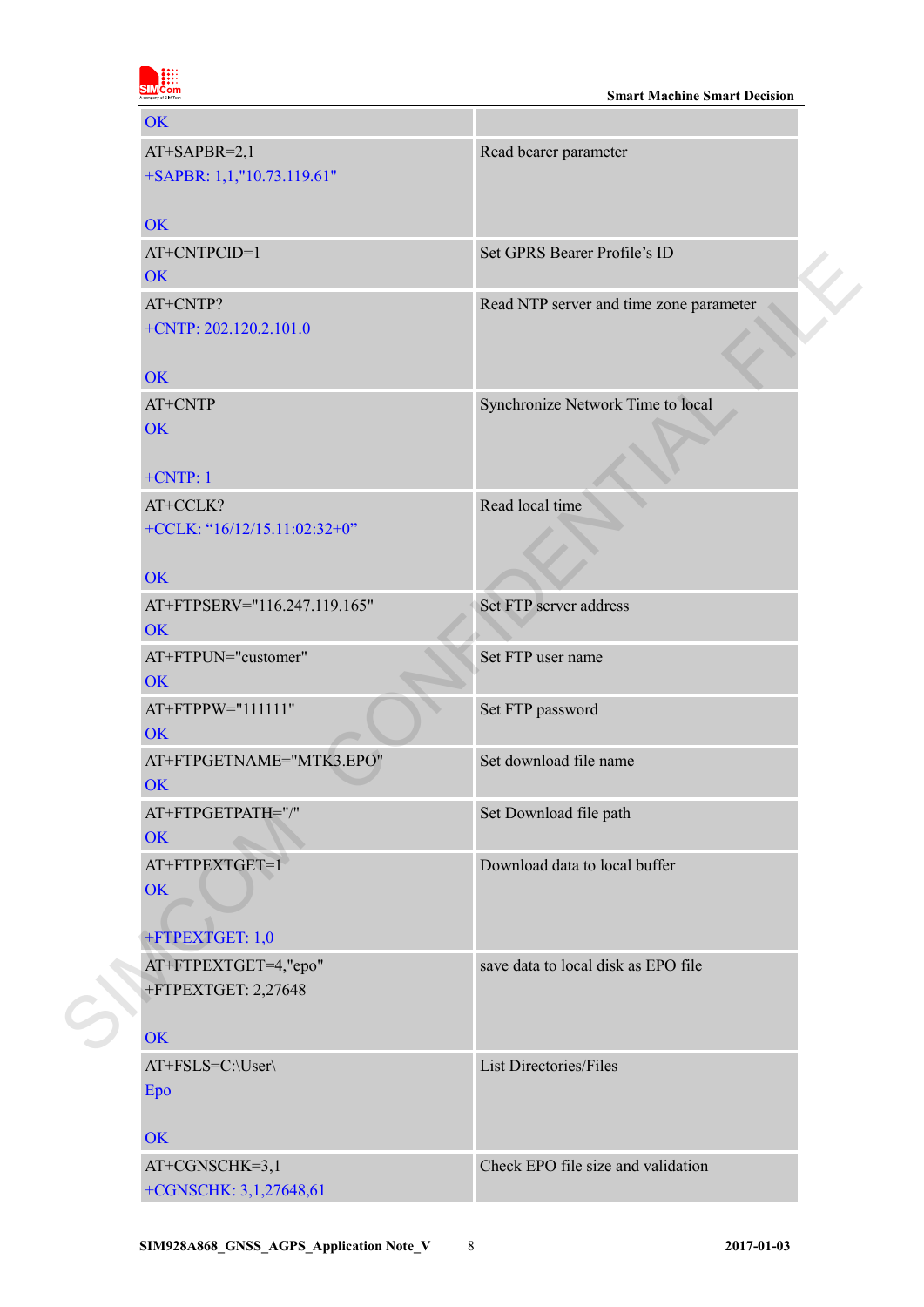

**Smart Machine Smart Decision** 

| <b>OK</b>                                      |                                          |
|------------------------------------------------|------------------------------------------|
| AT+CGNSPWR=1                                   | Power on GPS                             |
| <b>OK</b>                                      |                                          |
| AT+CGNSAID=31,1,1                              | Send EPO file to GPS                     |
| OK                                             |                                          |
| +CGNSAID: OK                                   | EPO file has been written to GNSS buffer |
|                                                | successfully                             |
| AT+CGNSINF                                     | Read GPS location data                   |
| +CGNSINF:                                      |                                          |
| 1,1,20161215045641.000,31.221303,121.355042    |                                          |
| ,71.900,0.00,45.1,1,,1.0,1.3,0.8,,10,10,,,36,, |                                          |
| OK                                             |                                          |
|                                                |                                          |
| SHOWN                                          |                                          |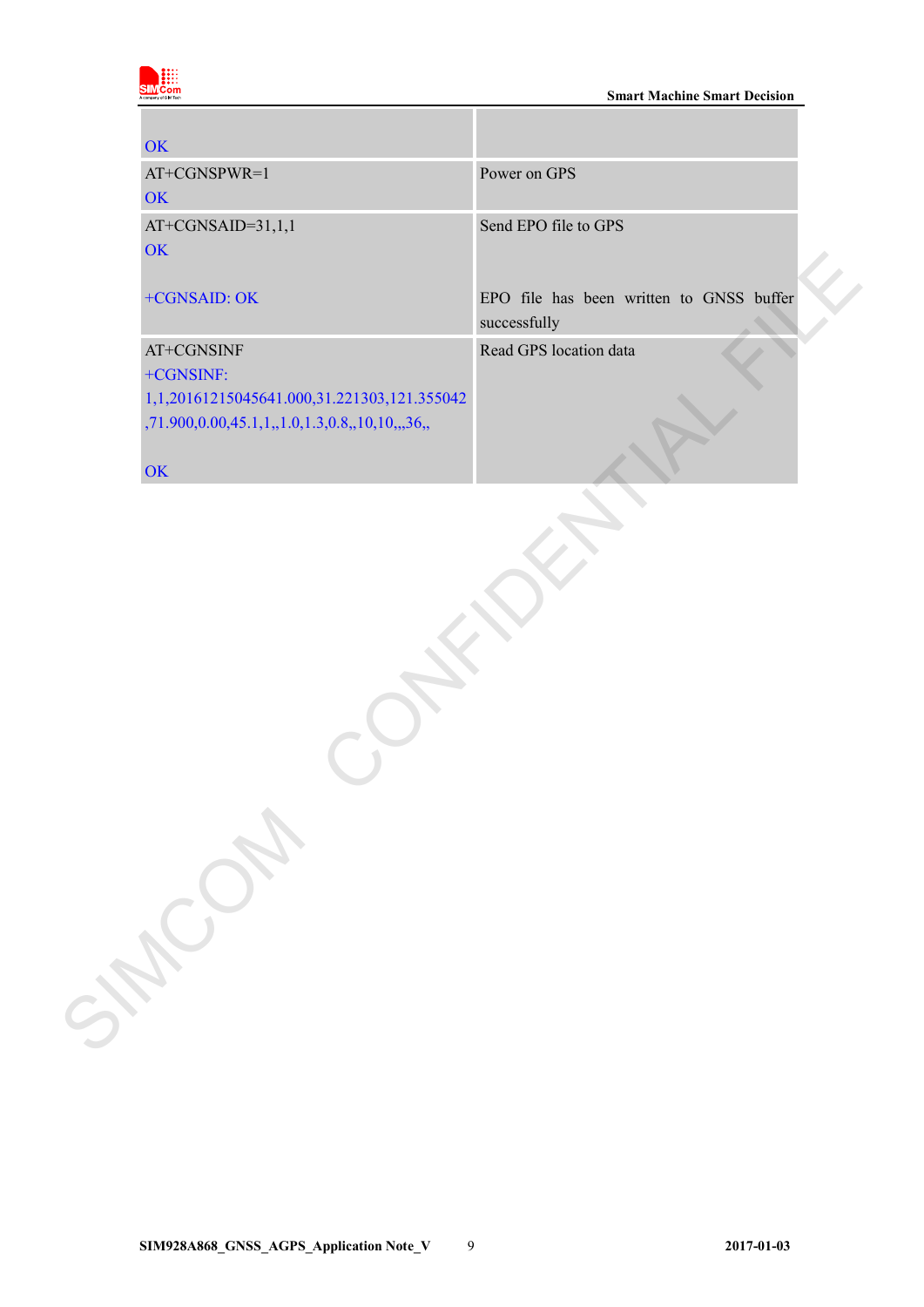

# <span id="page-8-0"></span>**3 SIMFASTFIX FUNCTION**

## <span id="page-8-1"></span>**3.1 SimFastFix function requirement**

- 1) UTC time, as mentioned in section 2 above.
- 2) Reference location. Module supports GSM LBS function, this function can feed this reference location to SimFastFix. Also, user can give reference location info by manual with AT command.
- 3) EPO data.

# <span id="page-8-2"></span>**3.2 SimFastFix function process**

- 1) Make sure module attach GPRS service;
- 2) Synchronize network UTC time;
- 3) Feed reference location longitude/latitude by LBS function or by manual (AT+CRFLOC);
- 4) Get EPO file from SIMCom ftp server and save it to module file system;
- 5) Enable GNSS and pass EPO file to GNSS engine;
- 6) Read GNSS fixing location from GNSS engine.

### *Notice:*

- *a) EPO file should be re-installed after GNSS cold start.*
- *b) Reference location buffer will be cleared after command AT+CGNSAID. So this location info should be flesh and feed again (by command AT+CLBS or AT+CRFLOC) every time before GNSAID action.*

# <span id="page-8-3"></span>**3.3 SimFastFix function sample**

| There have three necessary requirements for SimFastFix function.                                  |                                                                                                           |  |  |  |  |
|---------------------------------------------------------------------------------------------------|-----------------------------------------------------------------------------------------------------------|--|--|--|--|
| UTC time, as mentioned in section 2 above.<br>1)                                                  |                                                                                                           |  |  |  |  |
| Reference location. Module supports GSM LBS function, this function can feed this reference<br>2) |                                                                                                           |  |  |  |  |
|                                                                                                   | location to SimFastFix. Also, user can give reference location info by manual with AT command.            |  |  |  |  |
| EPO data.<br>3)                                                                                   |                                                                                                           |  |  |  |  |
| 3.2 SimFastFix function process                                                                   |                                                                                                           |  |  |  |  |
| Make sure module attach GPRS service;<br>1)                                                       |                                                                                                           |  |  |  |  |
| Synchronize network UTC time;<br>2)                                                               |                                                                                                           |  |  |  |  |
| 3)                                                                                                | Feed reference location longitude/latitude by LBS function or by manual (AT+CRFLOC);                      |  |  |  |  |
| Get EPO file from SIMCom ftp server and save it to module file system;<br>4)                      |                                                                                                           |  |  |  |  |
| Enable GNSS and pass EPO file to GNSS engine;<br>5)                                               |                                                                                                           |  |  |  |  |
| Read GNSS fixing location from GNSS engine.<br>6)                                                 |                                                                                                           |  |  |  |  |
| Notice:                                                                                           |                                                                                                           |  |  |  |  |
| EPO file should be re-installed after GNSS cold start.<br>a)                                      |                                                                                                           |  |  |  |  |
| b)                                                                                                | Reference location buffer will be cleared after command AT+CGNSAID. So this location info should be flesh |  |  |  |  |
| and feed again (by command AT+CLBS or AT+CRFLOC) every time before GNSAID action.                 |                                                                                                           |  |  |  |  |
|                                                                                                   |                                                                                                           |  |  |  |  |
| 3.3 SimFastFix function sample<br>values are in blue.                                             | In the "Grammar" columns of following tables, input of AT commands are in black, module return            |  |  |  |  |
| Grammar                                                                                           | <b>Description</b>                                                                                        |  |  |  |  |
| AT+SAPBR=3,1,"CONTYPE","GPRS"                                                                     | Set bearer parameter                                                                                      |  |  |  |  |
| OK                                                                                                |                                                                                                           |  |  |  |  |
| AT+SAPBR=3,1,"APN","3GNET"<br>OK                                                                  | Set bearer context                                                                                        |  |  |  |  |
| $AT+SAPBR=1,1$                                                                                    | Active bearer context                                                                                     |  |  |  |  |
| OK                                                                                                |                                                                                                           |  |  |  |  |
| $AT+SAPBR=2,1$                                                                                    | Read bearer parameter                                                                                     |  |  |  |  |
|                                                                                                   |                                                                                                           |  |  |  |  |
| +SAPBR: 1,1,"10.73.119.61"                                                                        |                                                                                                           |  |  |  |  |
| <b>OK</b>                                                                                         |                                                                                                           |  |  |  |  |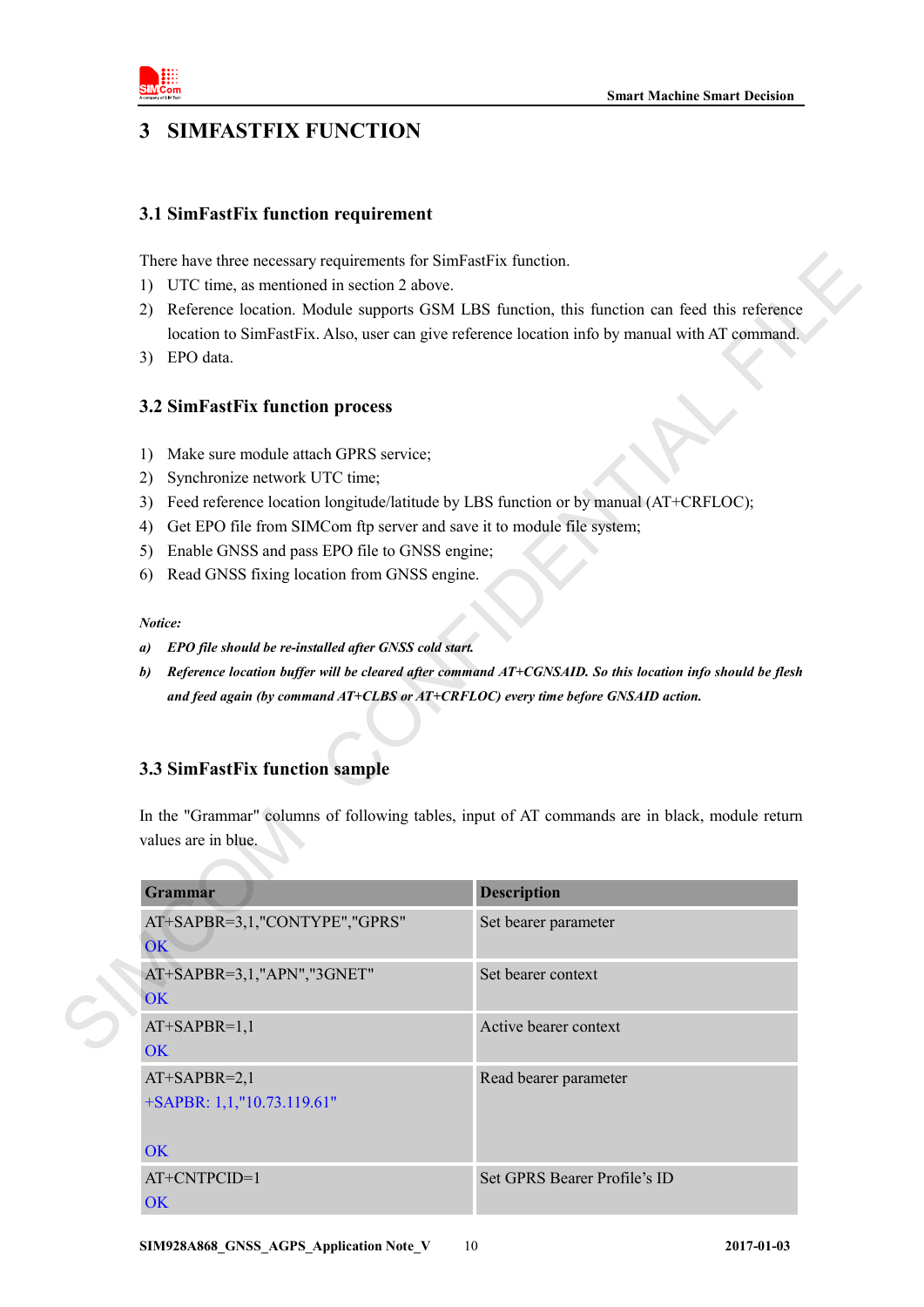|                       | om |
|-----------------------|----|
|                       |    |
| A company of SIM Tech |    |
|                       |    |

| AT+CNTP? |                                   | Read NTP server and time zone parameter       |  |
|----------|-----------------------------------|-----------------------------------------------|--|
|          | $+CNTP: 202.120.2.101,0$          |                                               |  |
|          | <b>OK</b>                         |                                               |  |
|          | AT+CNTP                           | Synchronize Network Time to local             |  |
|          | <b>OK</b>                         |                                               |  |
|          | $+CNTP:1$                         |                                               |  |
|          | AT+CCLK?                          | Read local time                               |  |
|          | +CCLK: "16/12/15,11:02:32+0"      |                                               |  |
|          | <b>OK</b>                         |                                               |  |
|          | $AT+CLBS=1,1$                     | Require LBS info, and module will update this |  |
|          | +CLBS: 0,121.359977,31.220240,550 | info for reference location automatically.    |  |
|          |                                   |                                               |  |
|          | <b>OK</b>                         | Or here feed reference location by command    |  |
|          |                                   | below:                                        |  |
|          |                                   | AT+CRFLOC="131.220240,21.359977"              |  |
|          | AT+FTPSERV="116.247.119.165"      | Set FTP server address                        |  |
|          | <b>OK</b>                         |                                               |  |
|          | AT+FTPUN="customer"               | Set FTP user name                             |  |
|          | <b>OK</b>                         |                                               |  |
|          | AT+FTPPW="111111"<br><b>OK</b>    | Set FTP password                              |  |
|          | AT+FTPGETNAME="MTK3.EPO"          | Set download file name                        |  |
|          | <b>OK</b>                         |                                               |  |
|          | AT+FTPGETPATH="/"                 | Set download file path                        |  |
|          | OK                                |                                               |  |
|          | AT+FTPEXTGET=1                    | Download data to local buffer                 |  |
|          | <b>OK</b>                         |                                               |  |
|          | +FTPEXTGET: 1,0                   |                                               |  |
|          | AT+FTPEXTGET=4,"epo"              | Ave data to local disk as EPO file            |  |
|          | +FTPEXTGET: 2,27648               |                                               |  |
|          | OK                                |                                               |  |
|          | AT+FSLS=C:\User\                  | List EPO file                                 |  |
|          | epo                               |                                               |  |
|          | OK                                |                                               |  |
|          | AT+CGNSCHK=3,1                    | Check EPO file size and validation            |  |
|          | +CGNSCHK: 3,1,27648,61            |                                               |  |
|          | OK                                |                                               |  |
|          |                                   |                                               |  |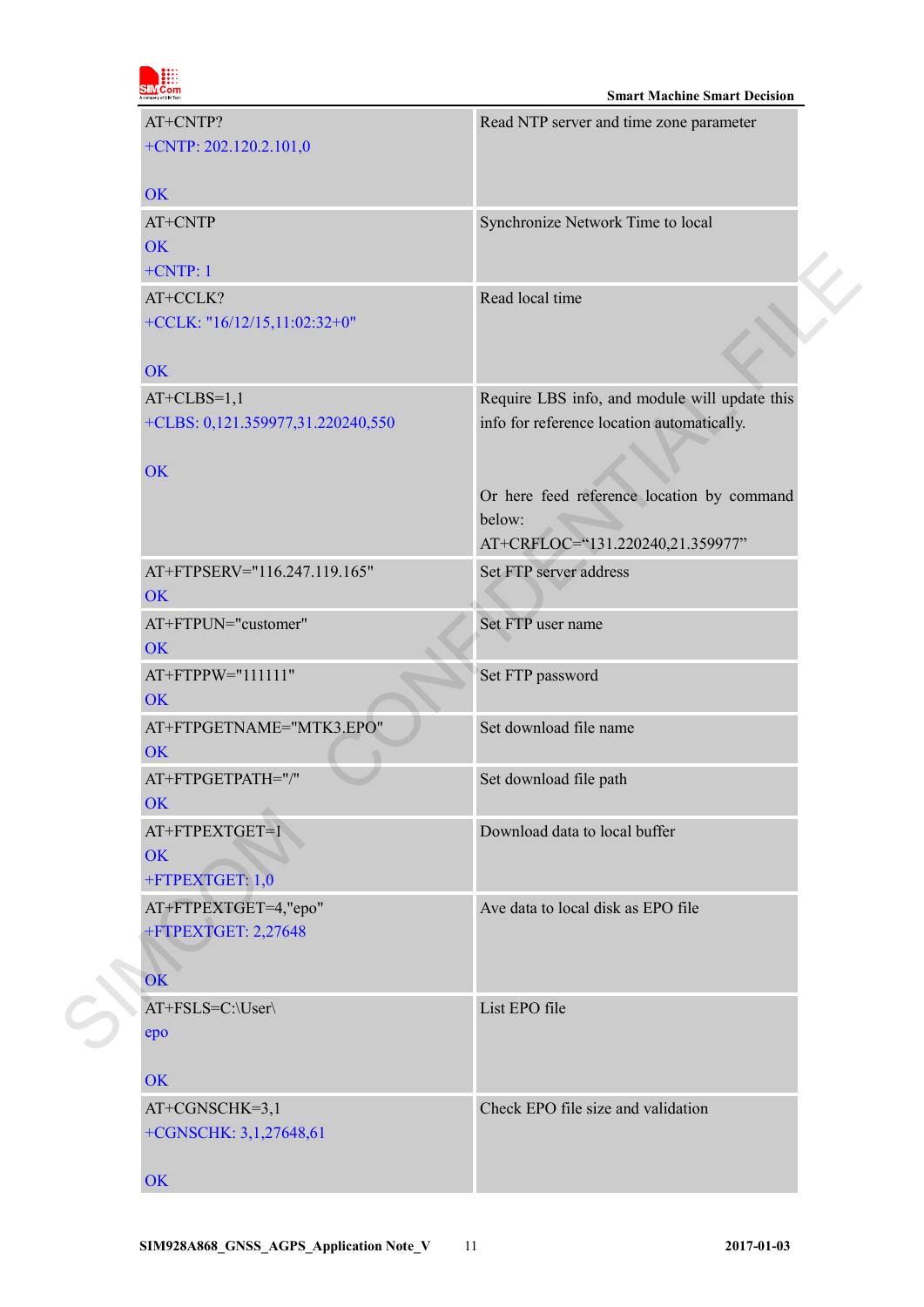|  | om<br>A company of SIM Tech |
|--|-----------------------------|

### **Smart Machine Smart Decision**

| AT+CGNSPWR=1<br>OK                                                                                                       | Power on GPS                                             |
|--------------------------------------------------------------------------------------------------------------------------|----------------------------------------------------------|
| AT+CGNSAID=31,1,1<br>OK                                                                                                  | Send EPO file to GPS                                     |
| +CGNSAID: OK                                                                                                             | EPO file has been written to GNSS buffer<br>successfully |
| AT+CGNSINF<br>+CGNSINF:<br>1,1,20161215045641.000,31.221303,121.355042<br>,71.900,0.00,45.1,1,,1.0,1.3,0.8,,10,10,,,36,, | Read GPS location data                                   |
| OK<br>SHOW S                                                                                                             |                                                          |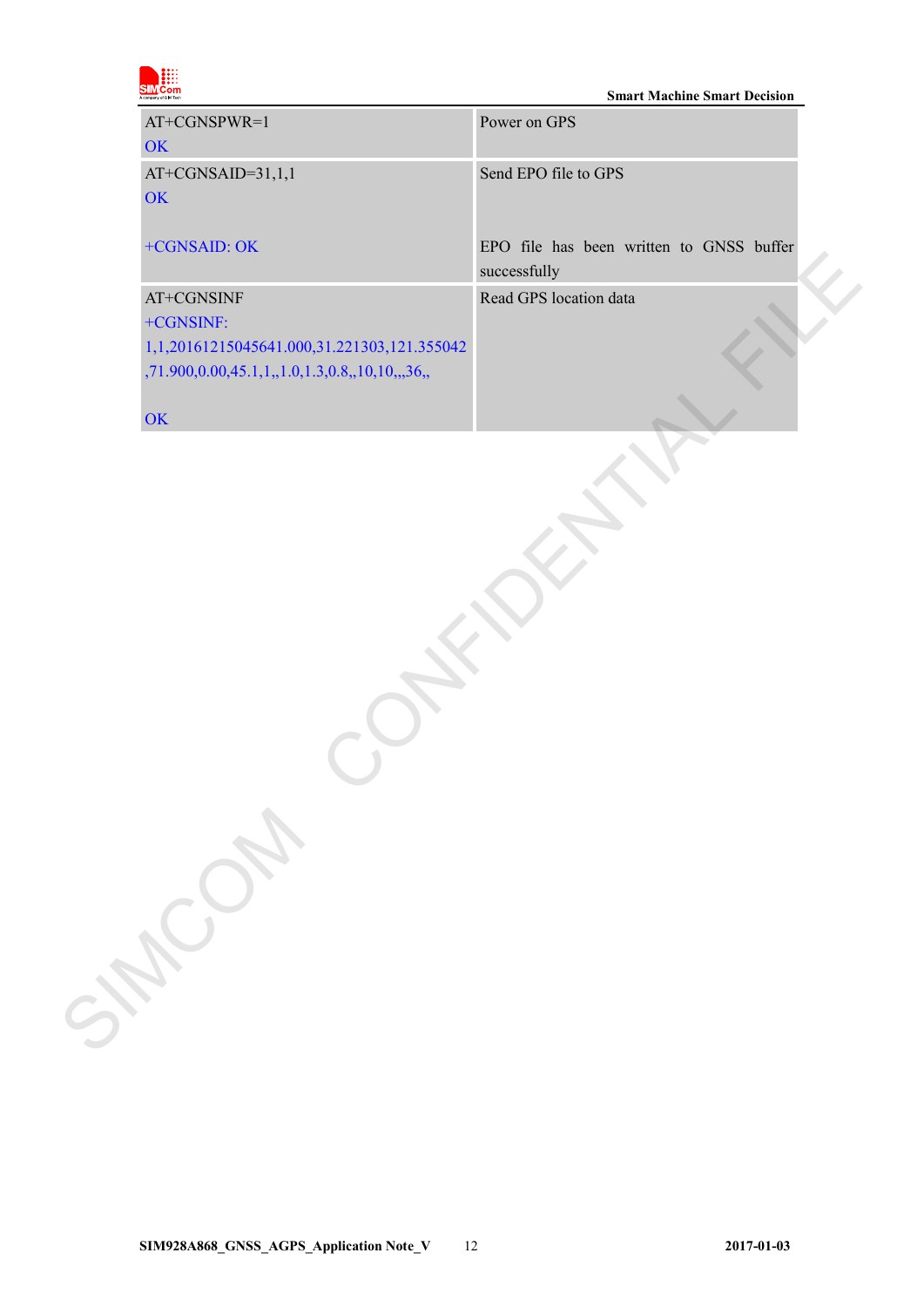

# <span id="page-11-0"></span>**APPENDIX**

# <span id="page-11-1"></span>**A Related documents**

| <b>SN</b>         | Document name                     | <b>Remark</b> |  |
|-------------------|-----------------------------------|---------------|--|
| $\lceil 1 \rceil$ | SIM800 Series AT Command Manual   |               |  |
| $[2]$             | SIM800 Series GSM Location        |               |  |
|                   | <b>Application Note</b>           |               |  |
| $\lceil 3 \rceil$ | SIM868 GNSS Application Note      |               |  |
| [4]               | SIM868 NMEA Message Specification |               |  |

# <span id="page-11-2"></span>**B Terms and Abbreviations**

|  | IJ                                                                                  | SIM800 Series AI Command Manual          |  |
|--|-------------------------------------------------------------------------------------|------------------------------------------|--|
|  | $[2]$<br><b>Application Note</b>                                                    | SIM800 Series GSM Location               |  |
|  | $[3]$                                                                               | SIM868 GNSS_Application Note             |  |
|  | $[4]$                                                                               | SIM868 NMEA Message Specification        |  |
|  | B                                                                                   | <b>Terms and Abbreviations</b>           |  |
|  | <b>Abbreviation</b>                                                                 | <b>Definition</b>                        |  |
|  | <b>Access Point Name</b><br><b>APN</b>                                              |                                          |  |
|  | <b>URC</b>                                                                          | <b>Unsolicited Result Code</b>           |  |
|  | <b>FTP</b>                                                                          | <b>File Transfer Protocol</b>            |  |
|  | <b>GGA</b>                                                                          | Global Positioning System Fixed Data     |  |
|  | <b>GLL</b>                                                                          | Geographic Position - Latitude/Longitude |  |
|  | <b>GNSS</b>                                                                         | Global Navigation Satellite System       |  |
|  | <b>GPS</b>                                                                          | <b>Global Positioning System</b>         |  |
|  | <b>AGPS</b>                                                                         | <b>Assisted GPS</b>                      |  |
|  | <b>DGPS</b>                                                                         | Differential Global Positioning System   |  |
|  | <b>GPRS</b>                                                                         | <b>General Packet Radio Service</b>      |  |
|  | <b>GSA</b>                                                                          | <b>GNSS DOP and Active Satellites</b>    |  |
|  | <b>GSV</b>                                                                          | <b>GNSS</b> Satellites in View           |  |
|  | <b>HPA</b>                                                                          | Horizontal Position Accuracy             |  |
|  | <b>VPA</b>                                                                          | <b>Vertical Position Accuracy</b>        |  |
|  | GEO-Fence                                                                           | A geographic area                        |  |
|  | <b>HDOP</b>                                                                         | Horizontal Dilution of Precision         |  |
|  | <b>HTTP</b>                                                                         | <b>Hypertext Transfer Protocol</b>       |  |
|  | <b>NMEA</b>                                                                         | National Marine Electronics Association  |  |
|  | Position Dilution of Precision<br><b>PDOP</b><br>Packet Data Protocol<br><b>PDP</b> |                                          |  |
|  |                                                                                     |                                          |  |
|  | <b>RMC</b>                                                                          | Recommended Minimum Specific GNSS Data   |  |
|  | <b>VDOP</b>                                                                         | Vertical Dilution of Precision           |  |
|  | <b>VTG</b>                                                                          | Course Over Ground and Ground Speed      |  |
|  | <b>ZDA</b>                                                                          | Time & Date                              |  |